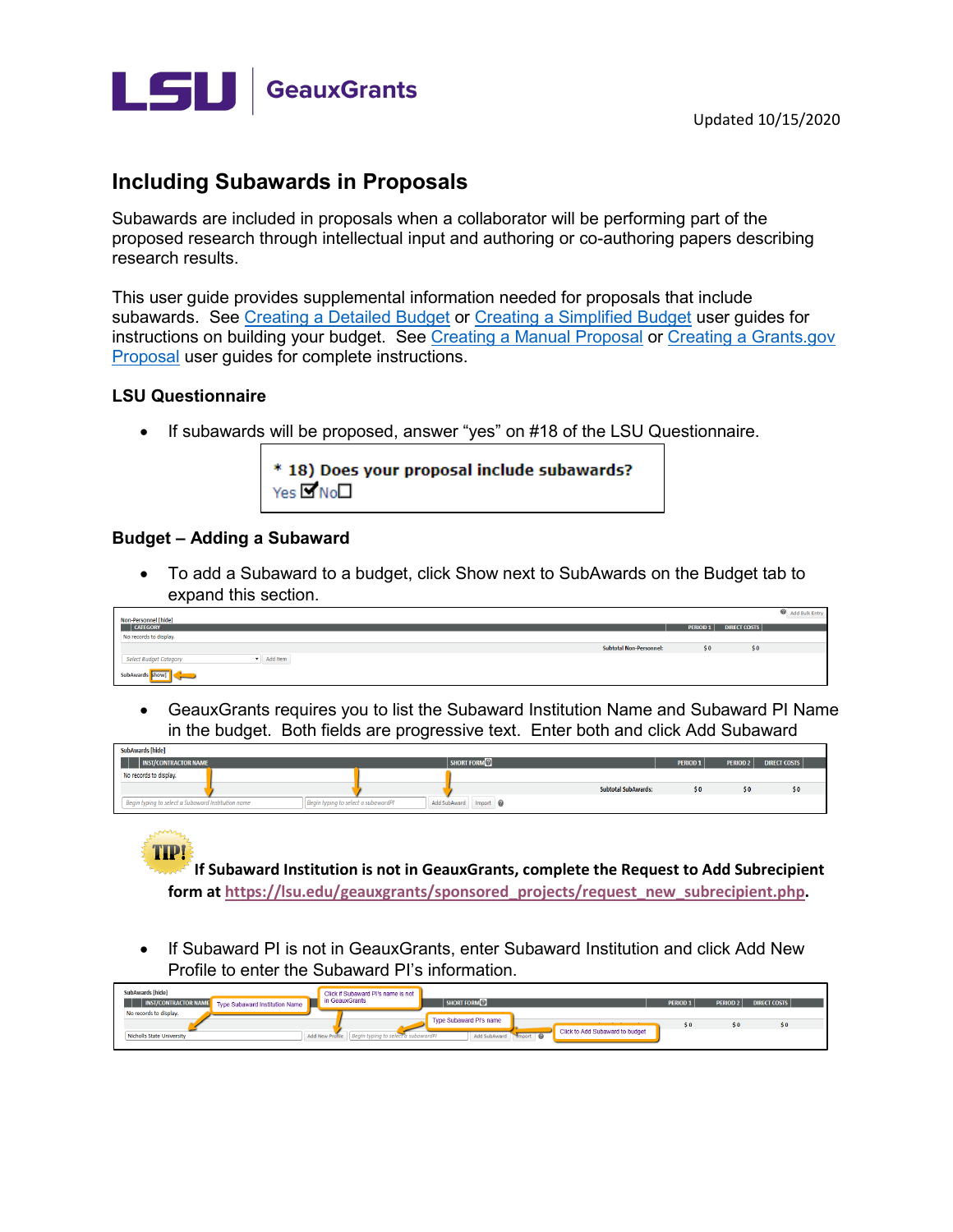• At minimum you need to enter the Subaward PI's First and Last Name and Department. For Grants.gov applications that require the Senior/Key Person Profile, you will be prompted on the Personnel tab to enter more information. Click Save.

| <b>Salutation</b> | <b>First</b> | <b>Middle</b> | Last         | <b>Suffix</b> |  |
|-------------------|--------------|---------------|--------------|---------------|--|
|                   | Bob          |               | Nichols      |               |  |
| <b>Title</b>      |              |               |              |               |  |
|                   |              |               |              |               |  |
|                   |              |               |              |               |  |
| <b>Address</b>    |              |               |              |               |  |
|                   |              |               |              |               |  |
|                   |              |               |              |               |  |
|                   |              |               |              |               |  |
|                   |              |               |              |               |  |
|                   |              |               |              |               |  |
|                   |              |               |              |               |  |
| City              |              | <b>State</b>  | Zip          | County        |  |
|                   |              |               | $\checkmark$ |               |  |
| Country           |              |               |              |               |  |
|                   |              | $\checkmark$  |              |               |  |
|                   |              |               |              |               |  |
|                   |              |               |              |               |  |
| Phone             | Fax          | <b>Email</b>  |              |               |  |

• Click Add Subaward on Budget tab.

• Once you add the Subaward PI to GeauxGrants, he/she will appear for future proposals.

## **Budgeting for Subawards in Manual Proposals**

- When you click Add Subaward, the subaward budget pops-up.
- Enter the Subaward's Direct & F&A amounts per year and click Save and Close.

|                | <b>Nicholls State University</b> |                                               |                |    |                 |                        |        |  |  |  |  |  |  |
|----------------|----------------------------------|-----------------------------------------------|----------------|----|-----------------|------------------------|--------|--|--|--|--|--|--|
|                | <b>Costs by "Budget Period"</b>  |                                               |                |    |                 | Save and Close<br>Save | Close  |  |  |  |  |  |  |
|                |                                  | <b>Budget Category</b> Subawards/Subcontracts |                |    |                 |                        |        |  |  |  |  |  |  |
| <b>PERIOD</b>  | <b>START DATE</b>                | <b>END DATE</b>                               | <b>DIRECTS</b> |    | F&A             | <b>TOTAL</b>           |        |  |  |  |  |  |  |
| 1              | 01-Jan-2020                      | 31-Dec-2020                                   | o              |    | Ŝ<br>$\circ$    | о                      | Remove |  |  |  |  |  |  |
| $\overline{2}$ | 01-Jan-2021                      | 31-Dec-2021                                   | о              |    | $\Omega$<br>\$. | O                      | Remove |  |  |  |  |  |  |
|                |                                  |                                               | $\circ$        | \$ | $\circ$<br>s.   | $\Omega$               |        |  |  |  |  |  |  |
|                |                                  |                                               |                |    |                 |                        |        |  |  |  |  |  |  |
|                |                                  |                                               |                |    |                 |                        |        |  |  |  |  |  |  |
|                |                                  |                                               |                |    |                 |                        |        |  |  |  |  |  |  |
|                |                                  |                                               |                |    |                 |                        |        |  |  |  |  |  |  |
|                |                                  |                                               |                |    |                 |                        |        |  |  |  |  |  |  |
|                |                                  |                                               |                |    |                 |                        |        |  |  |  |  |  |  |

• You will notice the SubAwards (1) tab to the left. Click this and then the SubAward Number link to edit the subaward budget, if needed.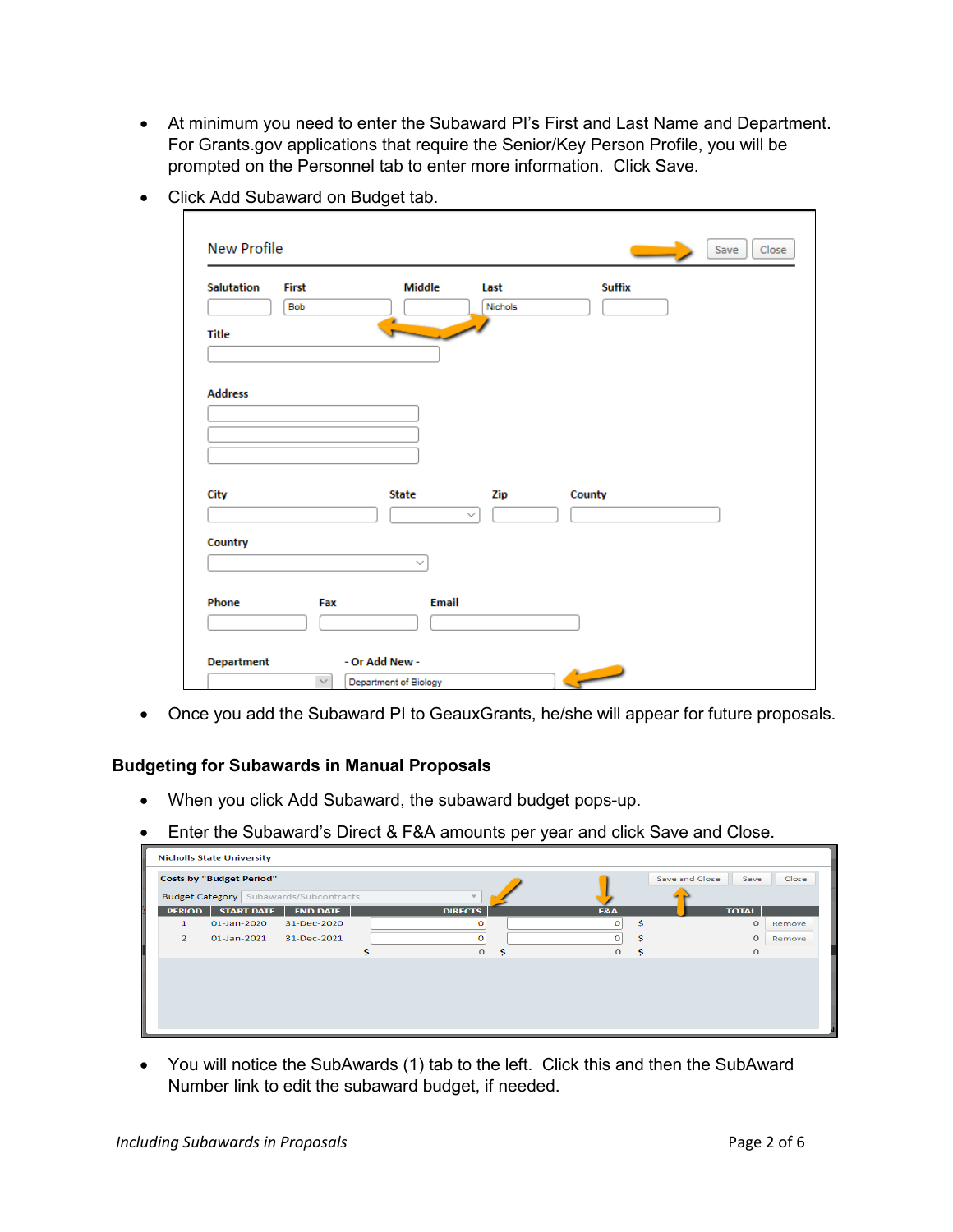# Budgeting for Subawards in Grants.gov when R&R Subaward Budget required

- When you click Add Subaward, you will notice the SubAwards (1) tab to the left. Click this and then the SubAward Number link to edit the subaward budget. The subaward budget includes a watermark.
- Click Import/Export.

| Ξ.<br>Save<br>Done                            | This is test NIH proposal for Department Admin training.<br>Proposal<br>Dr. Mike The Tiger Jr. (National Institutes of Health (NIH))<br>AM200163 |                  |                                       |             |             |               |                                |                                            |                                  |     |                                   |  |  |
|-----------------------------------------------|--------------------------------------------------------------------------------------------------------------------------------------------------|------------------|---------------------------------------|-------------|-------------|---------------|--------------------------------|--------------------------------------------|----------------------------------|-----|-----------------------------------|--|--|
| ブロッ<br><b>Budget</b><br><b>Modular Budget</b> | <b>Project Period:</b><br>01-Jan-2020 to 31-Dec-2023                                                                                             |                  | <b>Source View:</b><br>Sponsor        | $\sqrt{2}$  |             |               |                                | Proposal Structure                         |                                  |     | <b>Edit Mode</b><br>Import/Export |  |  |
| SubAwards (1)                                 | <b>Budget Summary [Hide]</b>                                                                                                                     |                  |                                       |             |             |               |                                |                                            |                                  |     |                                   |  |  |
| University of Louisiana at<br>–<br>Lafayette  | <b>YEAR/PERIOD</b>                                                                                                                               | <b>INCREMENT</b> | <b>Periods</b> [hide]<br><b>START</b> | <b>END</b>  | <b>TYPE</b> | <b>STATUS</b> | Sponsor [show]<br><b>TOTAL</b> | <b>Cost Sharing [show]</b><br><b>TOTAL</b> | Project [hide]<br><b>DIRECTS</b> | F&A | <b>TOTAL</b>                      |  |  |
| Period 1                                      |                                                                                                                                                  |                  | 01-Jan-2020                           | 31-Dec-2020 | New*        | Proposed      |                                |                                            |                                  |     |                                   |  |  |
|                                               |                                                                                                                                                  |                  | 01-Jan-2021                           | 31-Dec-2021 | New*        | Proposed      |                                |                                            |                                  |     |                                   |  |  |
| Period 2                                      |                                                                                                                                                  |                  | 01-Jan-2022                           | 31-Dec-2022 | New*        | Proposed      |                                |                                            |                                  |     |                                   |  |  |
| Period 3                                      |                                                                                                                                                  |                  | 01-Jan-2023                           | 31-Dec-2023 | New*        | Proposed      |                                |                                            | . .                              |     |                                   |  |  |
|                                               |                                                                                                                                                  |                  |                                       |             |             | Total:        | \$0                            | \$0                                        | \$0                              | \$0 | \$0                               |  |  |
| Period 4<br><b>Contractive</b>                | <b>Subproject Summary [Show]</b>                                                                                                                 |                  |                                       |             |             |               |                                |                                            |                                  |     |                                   |  |  |

• When a R&R Subaward Budget, click Extract a Blank Adobe Form to send the applicable Grants.gov package budget to your subrecipient to complete. Click Export.

| Import/Export                                                                                                                                        |                                      | Close  |
|------------------------------------------------------------------------------------------------------------------------------------------------------|--------------------------------------|--------|
| <b>Export Budget to Excel®</b><br>Import Budget From Adobe <sup>®</sup> Forms<br><b>Export Budget to Adobe® Forms</b><br>Extract a Blank Adobe® Form | $\checkmark$<br>R&R Budget (5 years) | Export |

- When the subrecipient returns the completed PDF form, go back to the Subaward tab on your budget and click Import/Export again.
- Click Import Budget from Adobe Forms, click Browse to select completed file and then Upload. This will automatically populate the Subaward budget.

| Import/Export                                                                   |                             | Close  |
|---------------------------------------------------------------------------------|-----------------------------|--------|
| <b>Export Budget to Excel®</b><br>Import Budget From Adobe <sup>®</sup> Forms   | No file selected.<br>Browse | Upload |
| <b>Export Budget to Adobe® Forms</b><br>Extract a Blank Adobe <sup>®</sup> Form |                             |        |
|                                                                                 |                             |        |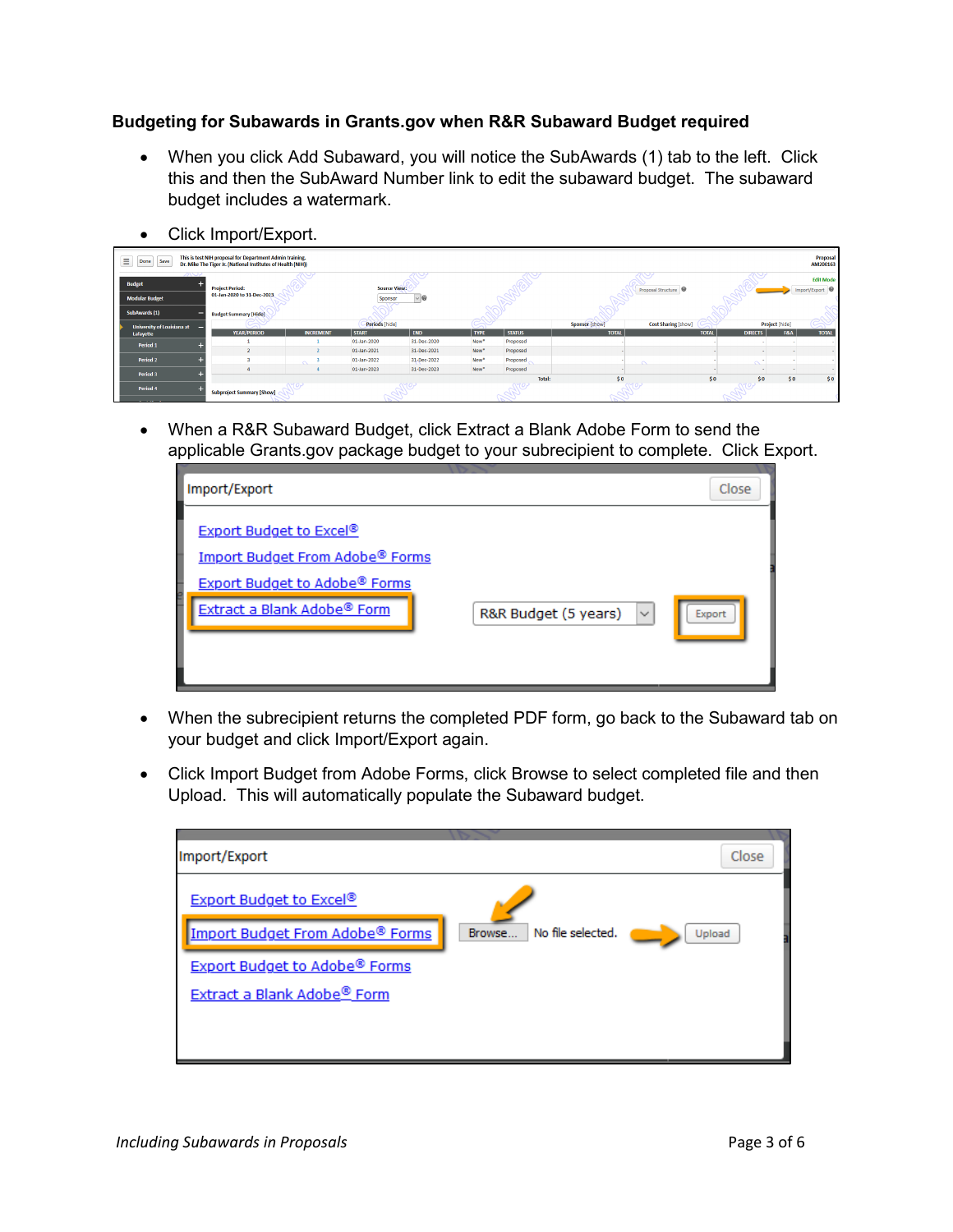Requested Period to the corresponding requested budget period (i.e. copy budget 1 to requested period 1, etc.). Then you will need to map the remaining items such as • If a Subaward Mapping pop-up box appears, you will need to copy budget for each Personnel or Direct Cost by choosing the correct item from the dropdown list. See example below.

| <b>Subaward Mapping</b>                           |                                                                                               |                 |                              |                                                     |              |                          |         |       |
|---------------------------------------------------|-----------------------------------------------------------------------------------------------|-----------------|------------------------------|-----------------------------------------------------|--------------|--------------------------|---------|-------|
| Import/Export                                     |                                                                                               |                 |                              |                                                     |              |                          | Process | Close |
| <b>Export Budget to Excel®</b>                    |                                                                                               |                 |                              |                                                     |              |                          |         |       |
| Import Budget From Adobe <sup>®</sup> Forms       |                                                                                               |                 |                              |                                                     |              |                          |         |       |
| <b>Export Budget to Adobe<sup>®</sup> Forms</b>   |                                                                                               |                 |                              |                                                     |              |                          |         |       |
| Extract a Blank Adobe® Form                       |                                                                                               |                 |                              |                                                     |              |                          |         |       |
|                                                   |                                                                                               |                 |                              |                                                     |              | <b>Requested Periods</b> |         |       |
|                                                   |                                                                                               |                 |                              |                                                     | $\mathbf{1}$ | 2                        |         |       |
| University of Illinois at Urbana-Champaign (UIUC) |                                                                                               |                 |                              | Copy Budget                                         | $1 \vee$     | $2 \times$               |         |       |
|                                                   |                                                                                               |                 |                              |                                                     |              |                          |         |       |
| <b>Personnel Mapping</b>                          |                                                                                               |                 |                              |                                                     |              |                          |         |       |
|                                                   | Name (First Person in the list below will replace subaward PI selected during subaward setup) |                 | <b>Department</b> (optional) |                                                     |              |                          |         |       |
|                                                   | Wang, Xing Wang, Xing<br>$\checkmark$                                                         |                 |                              | University of Illinois at Urbana-Champaign (UIUC) V |              |                          |         |       |
|                                                   | Cunningham, Brian Cunningham, Brian<br>$\checkmark$                                           |                 |                              | University of Illinois at Urbana-Champaign (UIUC) V |              |                          |         |       |
| <b>Post Doctoral Associates</b>                   | TBD, Post Doctoral Associates V                                                               |                 |                              | University of Illinois at Urbana-Champaign (UIUC) V |              |                          |         |       |
|                                                   | Graduate Students TBD, Graduate Students<br>$\check{ }$                                       |                 |                              | University of Illinois at Urbana-Champaign (UIUC) V |              |                          |         |       |
| Period 1                                          |                                                                                               |                 |                              |                                                     |              |                          |         |       |
| <b>Direct Cost</b>                                | Sponsor Budget Category                                                                       |                 |                              |                                                     |              |                          |         |       |
| Conference Registration Fees                      | Other Direct Costs<br>$\check{~}$                                                             | <b>Contract</b> |                              |                                                     |              |                          |         |       |
| Shipping of Devices/Samples                       | Other Direct Costs<br>$\check{ }$                                                             |                 |                              |                                                     |              |                          |         |       |
| <b>Tuition Remission</b>                          | <b>Tuition Remission</b><br>$\checkmark$                                                      |                 |                              |                                                     |              |                          |         |       |
| Period 2                                          |                                                                                               |                 |                              |                                                     |              |                          |         |       |
| Direct Cost                                       | Sponsor Budget Category                                                                       |                 |                              |                                                     |              |                          |         |       |
| Shipping of Devices/Samples                       | Other Direct Costs<br>$\checkmark$                                                            |                 |                              |                                                     |              |                          |         |       |
| <b>Tuition Remission</b>                          | <b>Tuition Remission</b><br>$\checkmark$                                                      |                 |                              |                                                     |              |                          |         |       |
| Conference Registration Fees                      | Other Direct Costs<br>$\check{ }$                                                             |                 |                              |                                                     |              |                          |         |       |
|                                                   |                                                                                               |                 |                              |                                                     |              |                          |         |       |

## **Budgeting for Subawards in [Grants.gov](https://Grants.gov) when no Subaward Detail is required**

- • When you click Add Subaward, you will notice the SubAwards (1) tab to the left. Click this and then the SubAward Number link to edit the subaward budget. The subaward budget includes a watermark.
- Under Non-Personnel, click Detail next to Other Direct Costs.

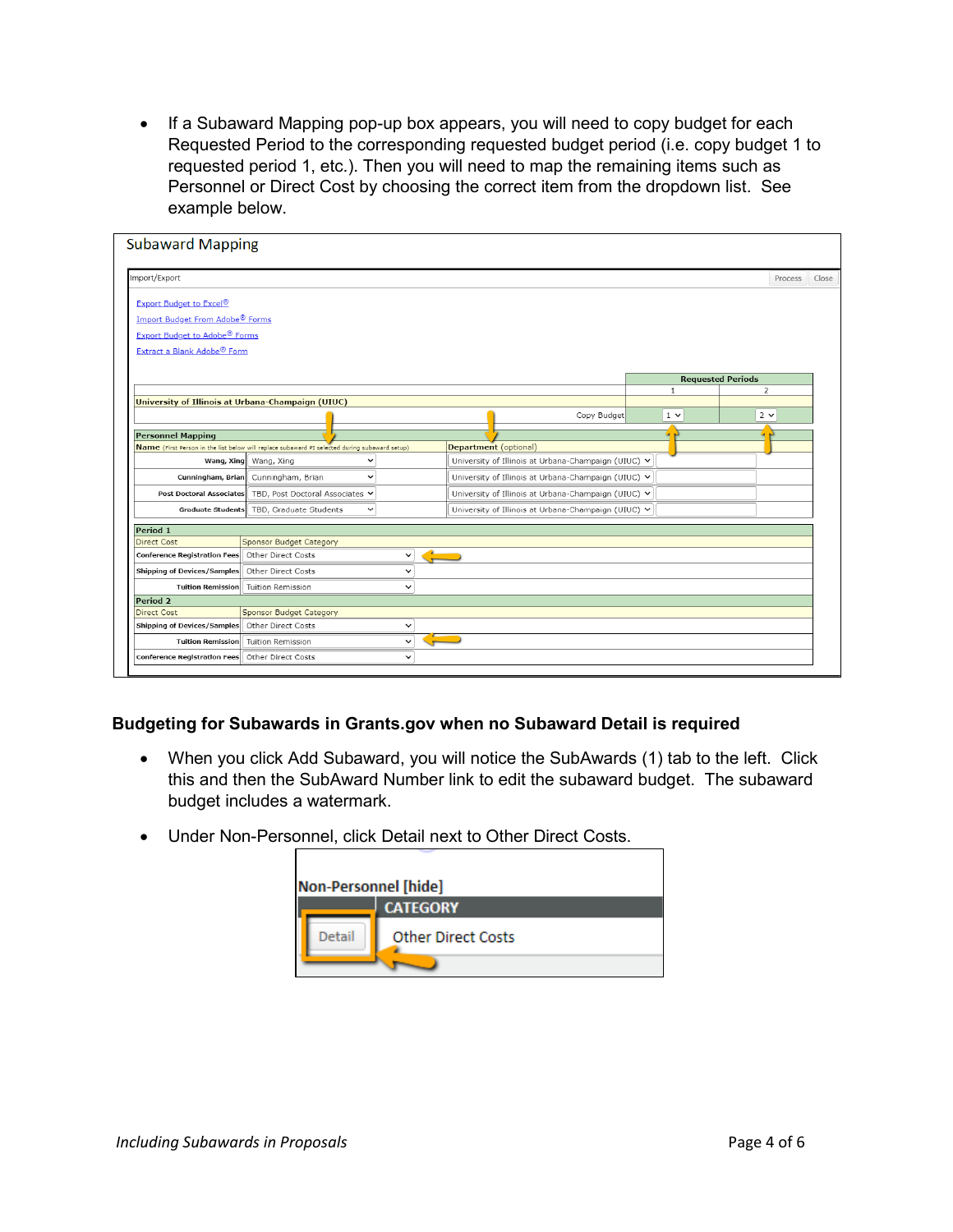• Enter yearly Direct Costs Total for Subaward in the Total Column. Click Save and Close.

| <b>Non-Personnel Costs</b> |                                                     |                 |                                                      |
|----------------------------|-----------------------------------------------------|-----------------|------------------------------------------------------|
| Detail                     | Justifications<br>Cost Sharing                      |                 | Show Calculations<br>Close<br>Save and Close<br>Save |
|                            | Annual Inflation<br><b>Costs by "Budget Period"</b> |                 | Other Direct Costs<br><b>Description</b>             |
| <b>PERIOD</b>              | <b>START DATE</b>                                   | <b>END DATE</b> | <b>TOTAL</b>                                         |
|                            | 01-Jan-2020                                         | 31-Dec-2020     | 30,000                                               |
|                            |                                                     |                 | \$0<br>Total                                         |
|                            | $\sim$                                              | $\sqrt{2}$      | $\sim$                                               |

• Under F&A Breakdown, enter Amount for each year. Click Save on top left.

| <b>F&amp;A Breakdown</b> |                   |                                                       |                         |              |             |               |  |
|--------------------------|-------------------|-------------------------------------------------------|-------------------------|--------------|-------------|---------------|--|
| <b>PERIOD</b>            | <b>START DATE</b> | <b>END DATE</b>                                       | <b>DIRECT COST TYPE</b> | <b>RATE</b>  | <b>BASE</b> | <b>AMOUNT</b> |  |
| $\boxdot$ 1              | 01-Jan-2020       | the control of the control of the con-<br>31-Dec-2020 | ハマ<br>___               | 0.000<br>--- |             | 15,000        |  |
|                          |                   |                                                       |                         | <b>Total</b> | 50          | \$15,000      |  |
|                          | œ                 |                                                       |                         |              |             |               |  |

#### **Budget Justification for Subawards**

- When you click Add Subaward, you will notice the SubAwards (1) tab to the left. Click this and then the SubAward Number link to edit the subaward budget.
- Under the Subrecipient Name, click the Justifications tab. Browse for the file and then click Upload.

| ÷<br><b>Budget</b><br><b>SubAwards (2)</b>                | <b>Justifications</b><br>Show<br>$\boldsymbol{\omega}$                 |
|-----------------------------------------------------------|------------------------------------------------------------------------|
| ÷<br><b>Nicholls State University</b>                     | <b>UPLOAD "BUDGET JUSTIFICATION" DOCUMENTATION</b><br>Upload<br>Browse |
| <b>University of Louisiana at</b><br>_<br>Lafayette (ULL) |                                                                        |
| Period 1<br>45                                            |                                                                        |
| <b>Cost Sharing</b>                                       |                                                                        |
| <b>Justifications</b>                                     |                                                                        |
| F&A                                                       |                                                                        |

## **Personnel - Grants.gov**

• The Legend describes who is on the Prime and who is on the Subaward.

| Senior/Key                      |                                                                              |                     |       |                           |                                                                                              |                 |                                                      |                 |   |                     |                                                | $Person$ Months $\blacktriangleright$ $\blacktriangleright$ |
|---------------------------------|------------------------------------------------------------------------------|---------------------|-------|---------------------------|----------------------------------------------------------------------------------------------|-----------------|------------------------------------------------------|-----------------|---|---------------------|------------------------------------------------|-------------------------------------------------------------|
| $\overline{P}$                  | <b>NAME/ROLE</b>                                                             | <b>MAIL</b>         |       | ALERT   COI   RESPONSIBLE | <b>ORGANIZATION / DEPARTMENT</b>                                                             |                 | <b>PERSON MONTHS</b><br>CALENDAR   ACADEMIC   SUMMER |                 | 0 |                     | CV/BIOSKETCH   CURRENT/PENDING SUPPORT   REMOV |                                                             |
| $\mathbf{1} \bullet \mathbf{0}$ | (L14) Mike the Tiger<br>$PD/PI*$<br><b>Certifications and Training</b>       | $\overline{\times}$ |       | $\checkmark$              | Louisiana State University and A&M College<br>LSUAM   Sch of VETM   Pathobiological Sciences | $\circ$         |                                                      | $\circ$         | а | 碞                   | €                                              |                                                             |
|                                 | <b>SEPTENTIAL CONST</b><br>SubAward PI<br><b>Certifications and Training</b> | X                   |       |                           | Nicholls State University<br>Nicholls State University                                       | $\vert 0 \vert$ | $\circ$                                              | $\vert 0 \vert$ | a | 碞                   | ♠                                              |                                                             |
| Non-Key                         |                                                                              |                     |       |                           | Need to uncheck for Subaward<br>senior/key personnel                                         |                 |                                                      |                 |   |                     |                                                |                                                             |
| Тol                             | <b>NAME/ROLE</b>                                                             | <b>MAIL</b>         | ALERT | COI RESPONSIBLE           | <b>ORGANIZATION / DEPARTMENT</b>                                                             |                 | <b>PERSON MONTHS</b><br>CALENDAR   ACADEMIC   SUMMER |                 |   | <b>CV/BIOSKETCH</b> | CURRENT/PENDING SUPPORT   REMOV                |                                                             |
|                                 | <b>TBH</b><br>Graduate Student<br><b>Certifications and Training</b>         | X                   |       |                           | Louisiana State University and A&M College<br>Louisiana State University and A&M College     | 6               | $\circ$                                              | $\circ$         | a | Ð                   | ÷                                              | 土し                                                          |
| ≺                               |                                                                              |                     |       |                           |                                                                                              |                 |                                                      |                 |   |                     |                                                |                                                             |
| Legend:                         |                                                                              | $\sim$              |       |                           |                                                                                              |                 |                                                      |                 |   |                     |                                                |                                                             |
| <sup>4</sup> Prime              |                                                                              |                     |       |                           |                                                                                              |                 |                                                      |                 |   |                     |                                                |                                                             |
|                                 | SubAward - AM200151-subk-01 (Bob Nicholls)                                   |                     |       |                           |                                                                                              |                 |                                                      |                 |   |                     |                                                |                                                             |

Including Subawards in Proposals